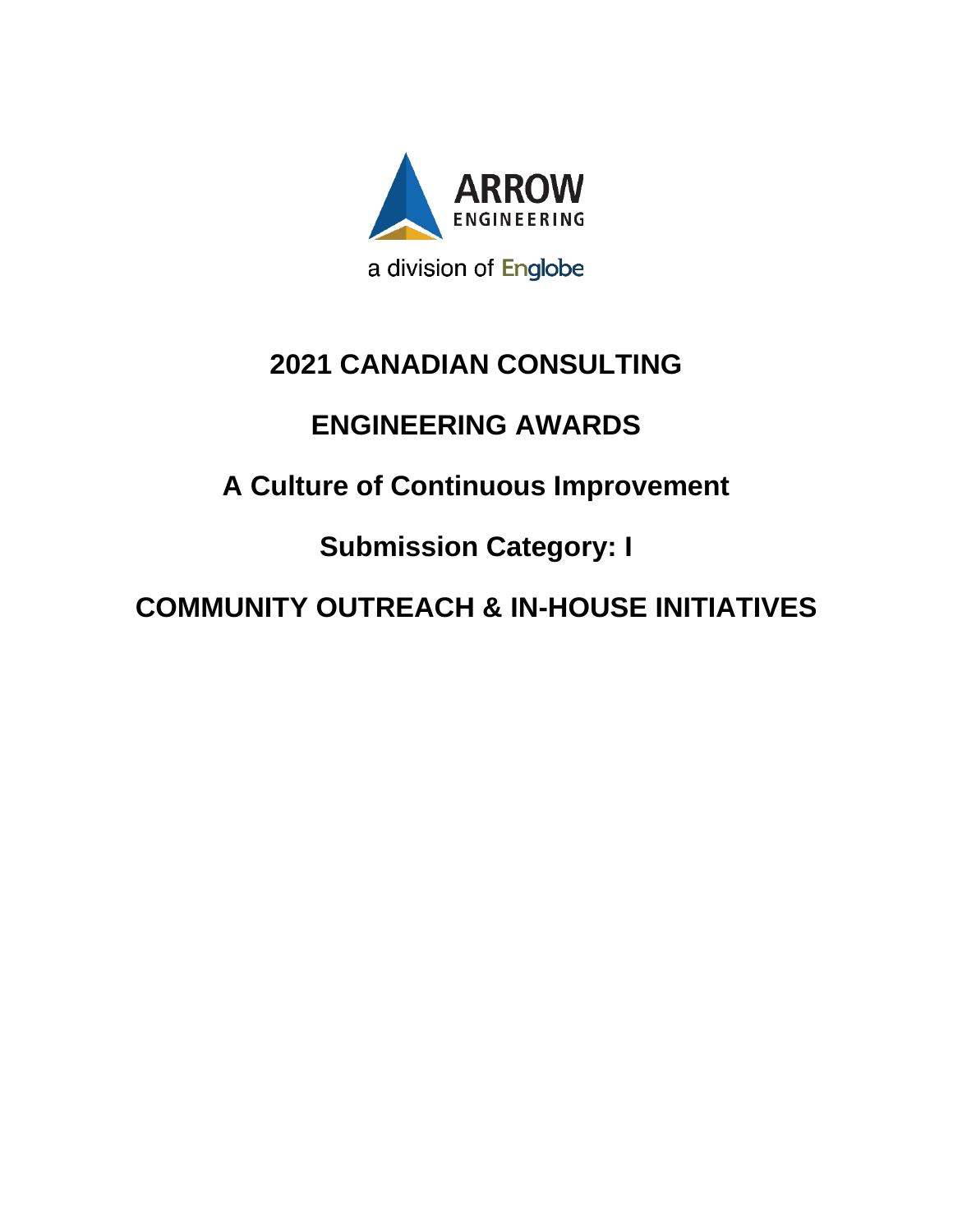### **Continuous Improvement Engages Employees, Generates Production Efficiencies**

Arrow Engineering started engaging employees in a program of Continuous Improvement (CI) to change how the company operates daily. The program is organized around Lean management principles and is designed to ensure that employees at every level of the company consistently operate in a way that is driven by constant, ongoing improvement. Arrow employees do this by attending to specific process improvements: first identifying symptoms that point to process improvement opportunities, and then taking ownership for solving those problems to make both individual and the company's workflows more effective. As Lean trainer consultant Avel Espiritu suggests: "Improve your work while doing your work."

Formal training in Lean principles for every employee, as well as ongoing programs developed in-house to sustain and promote Lean methodologies for improvement, have created a culture at Arrow that mandates and implements critical engagement across the board – within the organization, with clients, and with project partners. Continuous Improvement at Arrow has made a significant and measurable difference, by enabling staff to continuously improve their ability to provide value for their customers at every step in the design and engineering process.

CI at Arrow is an umbrella concept, composed of the following three components:

1. The formal, classroom training in Lean systems: all employees receive technical training to the Yellow Belt level at minimum, and those interested in continuing, move forward to a Green Belt certification;

2. The Arrow Improvement Hour (AIH), a twice-monthly problem-solving work session in which all employees participate; and

3. The Arrow Client Experience (ACE), a recently implemented Feedback Program that provides an embedded link in employees' email signatures to facilitate helpful feedback as a matter of course, with documented communication.

Spearheading these programs is Chief Performance Officer (CPO), Robin Reid, P. Eng., the human face of the company's commitment to the Lean CI model. His sole responsibility is to ensure that the company and its employees stay on track with the details and the responsibilities that the program entails.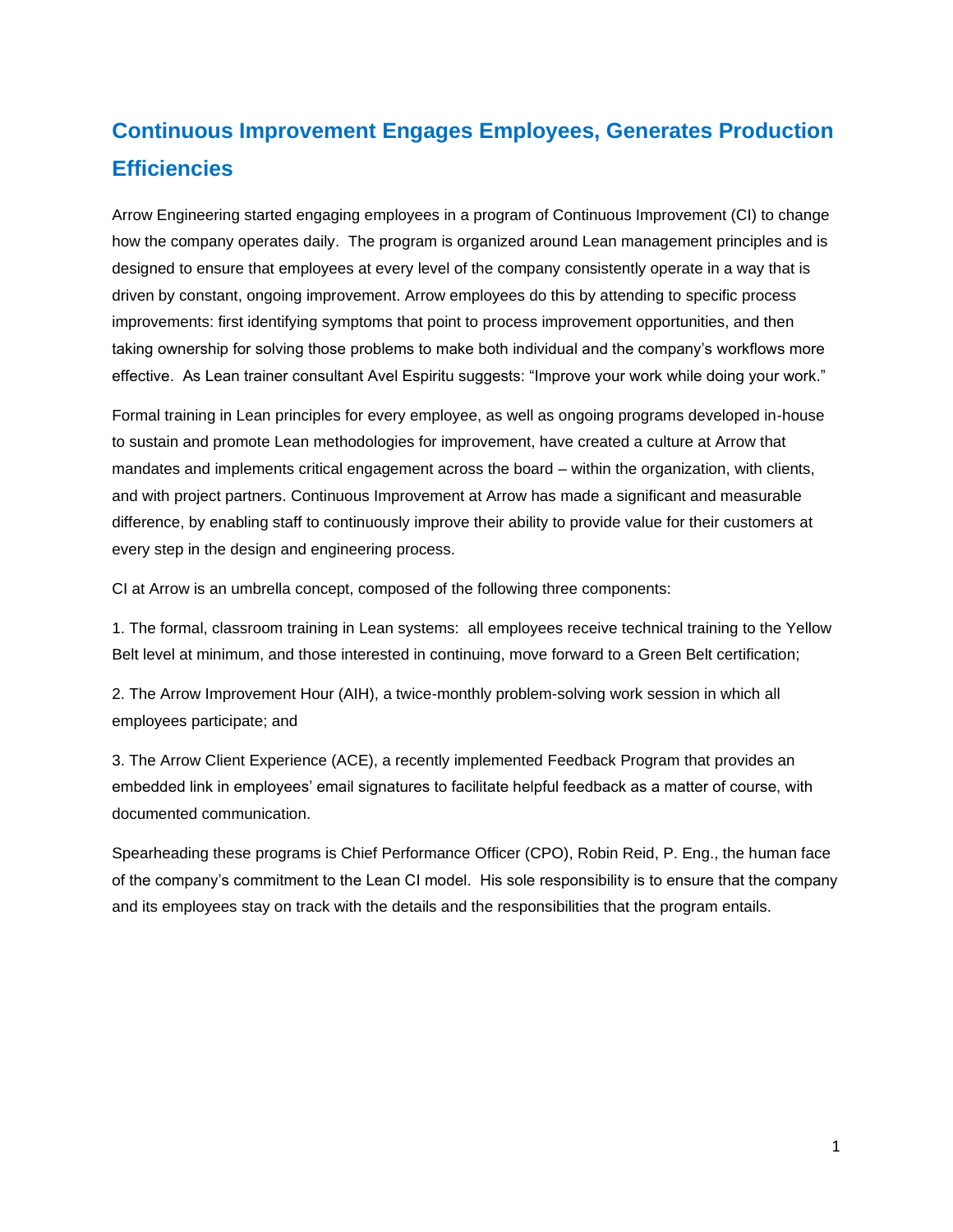Since the initial implementation, this culture of continuous improvement has grown to now inform all the company's activities, internal and external, formal and informal. The approach has proven to be selfreinforcing – successes within the context of the CI framework have led to further acceptance of the program among employees, higher engagement and participation in the process, and more positive outcomes. The Lean thinking model, as applied within the organization, has led employees to apply these values in the design and delivery of their projects: personal responsibility, critical engagement, and acceptance of change as a fundamental aspect of commerce in the 21st century.

This dynamic component of the program has been key to building a flexible problem-solving approach directly into the Arrow service model. It is imperative that the company pivot to successfully meet the changing nature of clients' design specifications and project goals. As CPO Robin Reid notes: "Understanding and implementing these principles and practices has created a culture of continuous improvement at Arrow, and it is something we are very proud of. It makes us flexible, collaborative, innovative and nimble. It helps us to be able to explore and predict project challenges with an open mind, regardless of where the best solution comes from. It makes us a great part of a team, because we do it every day in our office."

What began initially as a top-down training mandate in Lean, has transformed into broad acceptance of the approach throughout the organization and has become a grass-roots protocol of critical engagement reflected at every level of the organization. The focus on problem-identification and problem-solving by individual employees has highlighted and enabled the fundamental linkages between personal responsibility and value. This leads to cost and time efficiencies for Arrow and their clients as an outcome of increased personal effectiveness throughout an employee's work flow.

#### **Innovation From The Inside Out**

Lean methodologies based on the Toyota Production System (TPS) provide the core principles that drive the CI process at Arrow. The CI process is inherently innovative insofar as it is focused on productive change – think of it as process design. Lean practices in the manufacturing and other sectors has become quite common. Arrow sought to apply it in a design and consulting setting, and in a region (Alberta) that tends to operate in peaks and valleys and often shies away from serious engagement with, and implementation of, Lean principles.

These process changes happen at the individual level as an outcome of an employee's critical analysis of their current workflow to eliminate wasteful steps or activities. By examining familiar tasks with the intent to improve them, then following through to realize the improvement, employees learn to apply these lessons to more complex, and/or less obvious tasks, making innovation a fundamental aspect of all their activities. Saving time by refining a step, even incrementally, improves the process.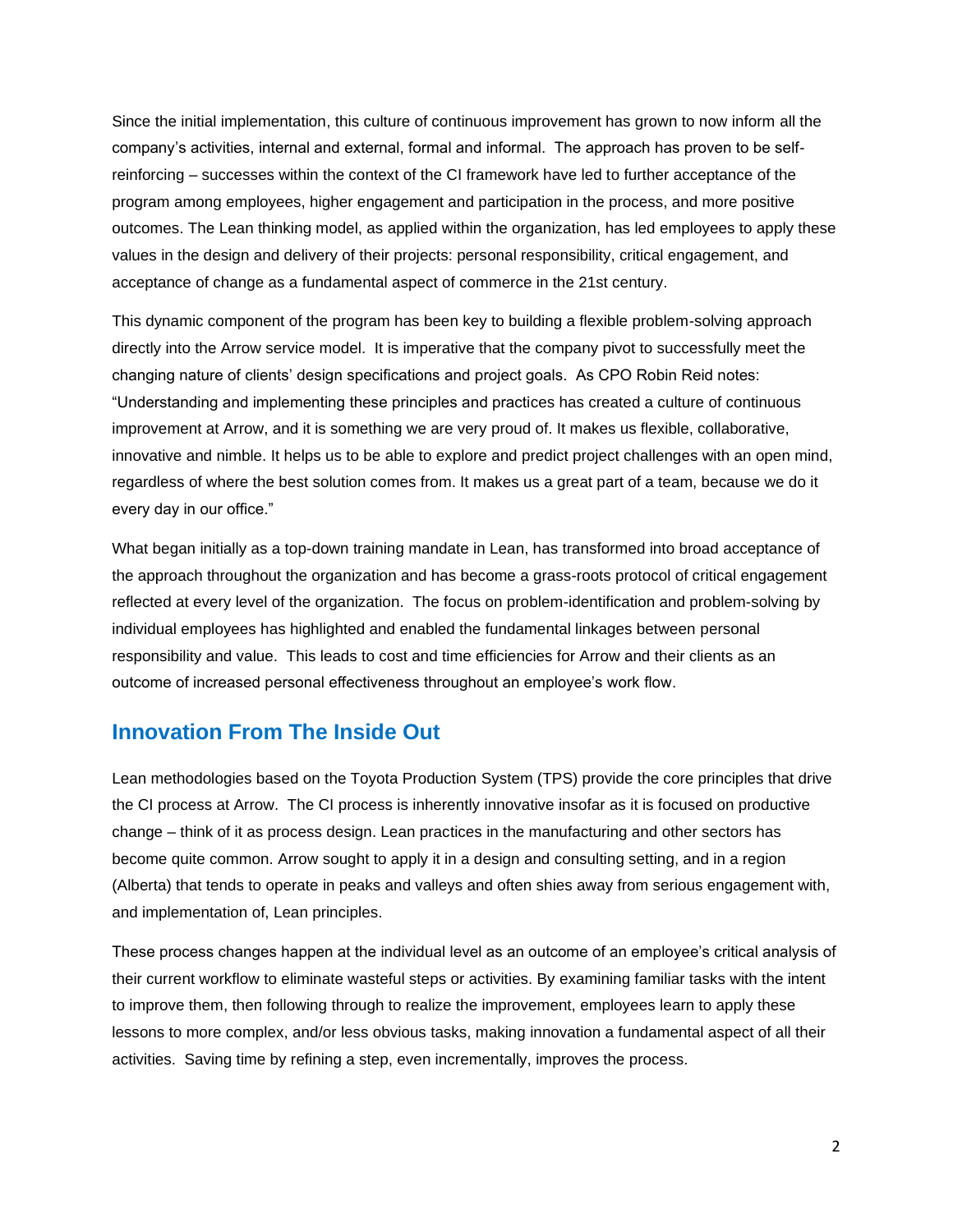This adds value for the client by minimizing time invested, thus making billable hours more effective, and enhancing profitability for clients, contracting partners, and Arrow itself.

Intentional steps to implement these Lean methodologies through a formal Lean training program for all employees requires significant innovation at the organizational level. Refinement of internal processes increases the cost effectiveness of all hours worked, including those that are billed. Over time the small improvements add up, particularly as processes that affect multiple employees over multiple similar projects are refined. The paradoxical twist is that by investing time to improve employee effectiveness, the organization is ultimately rewarded by tremendous time savings and greater cost effectiveness overall.

#### **A Culture Of Innovation Drives External Success**

As the graphic indicates, the construction sector trends on the slow side as an adopter of process innovation to enhance individual productivity. Arrow's Lean Trainer, Avel Espiritu, notes: "In the engineering industry we've "leaned" towards technologies like CAD and BIM software. This has led to huge gains in efficiency of producing drawings but hasn't sustained in reducing design errors or improving constructability in a design/build project. Improving collaboration and coordination between projects teams and implementing ways to flow information or "value" between design partners has led to improvements in the industry."



Economist.com

Arrow stands out for bucking this trend with a formal commitment to the CI process as a rigorous effort to create an internal culture that addresses the very problem that prompts many construction firms to avoid internal organizational development. As CPO Robin Reid notes, quoting Tom Northrup: "'All organizations are perfectly designed to get the results they are now getting. If we want different results, we must change the way we do things'. This is where Arrow shines; we have always driven at the heart of change and innovation, and we have seen the need for our focus to adapt as we've grown. Arrow invests heavily in our people to create a sustainable culture of innovation and change, such that we all become comfortable with the discomfort of change." By committing to continuous improvement, the company makes intentional change fundamental to their organizational culture. Thus, when the unexpected pivots arise in the course of a project, Arrow's employees understand how to make those changes with grace and purpose.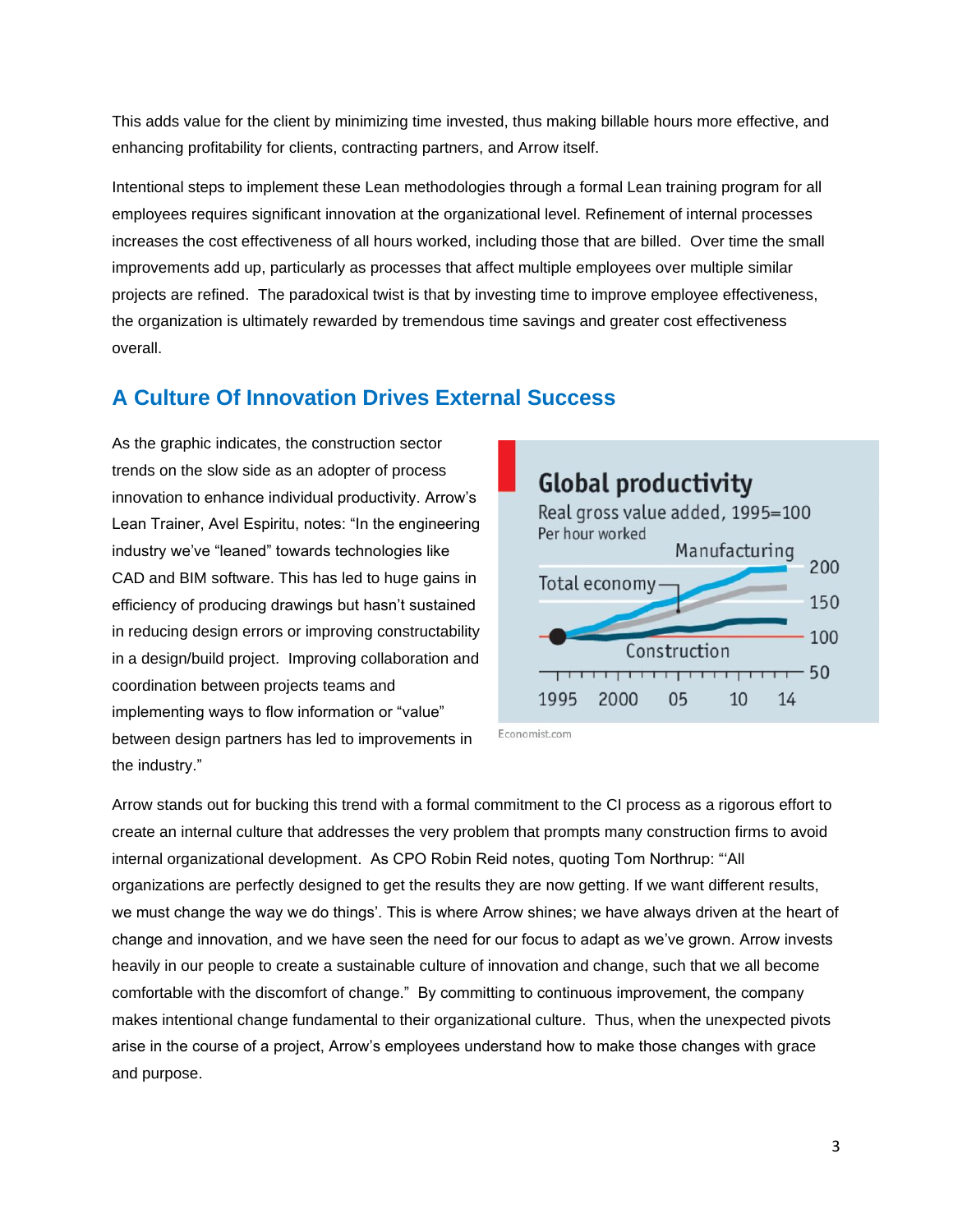As noted earlier, a culture of personal responsibility grows from the compounded actions of engaged personnel at every level from grass roots to the executive suite. It is up to company leadership, however, to formalize a commitment to CI across the organization by implementing programmatic changes.

Arrow leadership has done this by taking the following actions:

The company has made the financial commitment to engage Lean training provided by Red-5 Lean Performance (led by Avel Espiritu) to train all staff. The program consists of a full-day introductory course and demonstration experiment, followed by 24 hours of classroom-directed research, reading and discussion distributed over a period of 10 weeks. During classroom sessions, staff work with real-world exercises involving problem-solving scenarios from active Arrow projects. When training is complete, staff have earned their "Yellow Belt". To date, 93 staff have been trained.

For staff that show a high level of desire to further their Lean training, the more advanced "Green Belt" designation is offered. Thus far, 17 Arrow staff members have earned Green Belts. Green Belt status involves learning to apply Lean principles to more difficult, complex or convoluted challenges, especially where there may not be a clear solution path. The "A3" process (named after the metric equivalent of a 11"x17" size paper, on which the specific problem and solutions are tracked) teaches the aspiring Green Belt to "go slow to go fast". It does so by presenting a specific problem-solving approach focused on a root-cause analysis and honest exchange among stakeholders as to the current state of the solution vs. what will ultimately need to happen – identifying the steps to get from here to there. The deep understanding of the problem, shared among stakeholders, leads to a solution that addresses the problem itself rather than superfluous features of the problem - thereby minimizing wasted time and effort.

Engaged, honest dialogue among problem-solvers enables a shared sense of purpose and goals. Practice doing this enables greater facilitation with complete disclosure and responsibility on the part of the team members – great training for difficult conversations downstream with external stakeholders. In recognition of Arrow's successful implementation of Lean methodologies, Mr. Espiritu made the following comment: "The biggest change I have seen in Arrow is less reaction, and more responsiveness. Something as simple as building a room follows steps, each step in the operation involves another organization, and the complexity and variability of the problems increase exponentially.

Striving towards a learning organization allows a team to navigate these intricate challenges and address the root cause of the problem."

In addition to classroom training in Lean methods, each staff member performs what is called a "Waste Walk", to identify any elements of waste produced through processes. Staff then have the opportunity to complete a "5S" process where they Sort, Set in Order, Shine, Standardize, then Sustain one area or process at Arrow. A 5S is never complete, hence the term "continuous".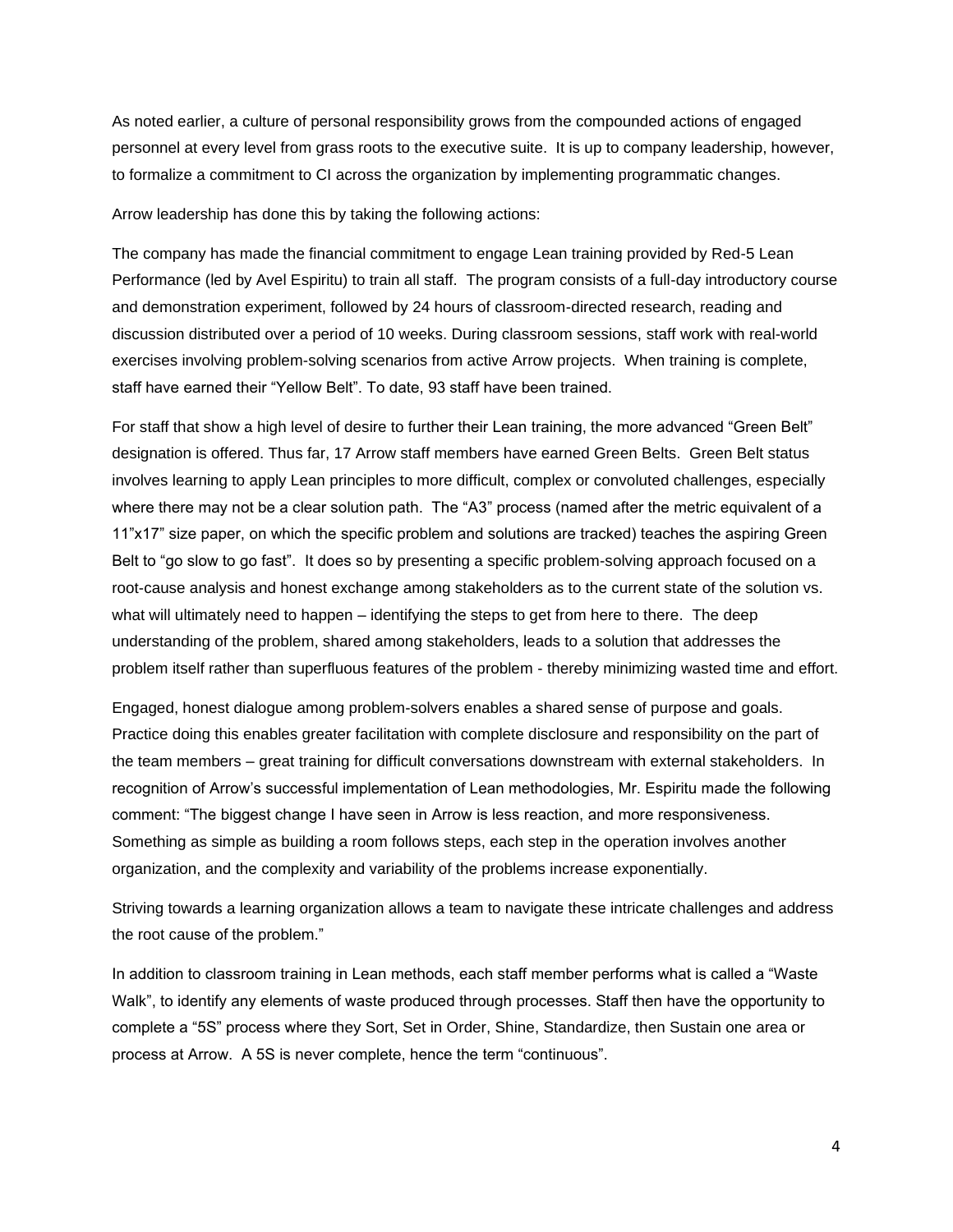One key in-house effort to formalize the CI process is the Corporate Initiatives program, wherein each employee identifies a problem and takes the "initiative" to resolve it, with time set aside intentionally for the employee to commit to the effort. A working definition of Initiative from CPO Reid: "A planned and scheduled change that we estimate and believe will create a positive and beneficial impact to Arrow, our culture, our people, and especially our clients".

Initiatives fall into one of three categories from within the Lean methodologies:

1. 5S, as described above, these are often ongoing; there are currently 40 active 5S Initiatives.

2. Kaizen, (Japanese for "change for the better", freely translated as "improvement" in English), singleevent changes with a relatively clear path to solution. There are currently 26 active Kaizens, with 16 resolved this past year.

3. A3, as described above, for changes of a larger nature that may be challenging to resolve; there are currently 36 active A3s.

Each Initiative is shared with the rest of the organization on Arrow's Continuous Improvement board, displayed in an open office area. Employees report on their Initiative progress during the bi-weekly Arrow Improvement Hour. Every employee is expected to engage in at least one Initiative. Company leadership analyzes and tracks the specific ROI for each initiative, providing support and resources to the employee as required.

Another important improvement theme for the Arrow team is that of effectiveness, in addition to efficiency. Quoting Peter Drucker: "Efficiency is doing things right; effectiveness is doing the right things". Arrow prefers to focus on doing things that are the right things; the things that drive value for their clients. Again, regardless of how efficiently tasks are executed, the time is wasted if they are, in the end, the wrong tasks. This is a message that is reiterated frequently as part of the company's CI programming.

Another clear indicator of the company's commitment to CI is the simple fact that they have retained a Professional Engineer and Project Manager, Robin Reid, as their Chief Performance Officer. As a Project Manager, Reid led the charge for process improvements in addition to delivering projects for his clients, with the support of strategic services including IT, marketing and human resources (HR). Recognizing his enthusiasm through the initial implementation of CI, the transition to full time CPO was a natural step to further Arrow's productivity goals. His job is exclusively focused on helping the company and its staff add value to all their activities through a variety of development efforts, including ongoing guidance of the CI process and Lean for employees. The fact that he has the credentials and training of a Professional Engineer is notable and makes him more relatable to our staff.

Robin's regular responsibilities are akin to project management, supporting employees in the completion of their Initiatives. This includes meeting with them, guiding them to resources, even assisting with implementation for any overextended employees that request assistance. In addition to working with all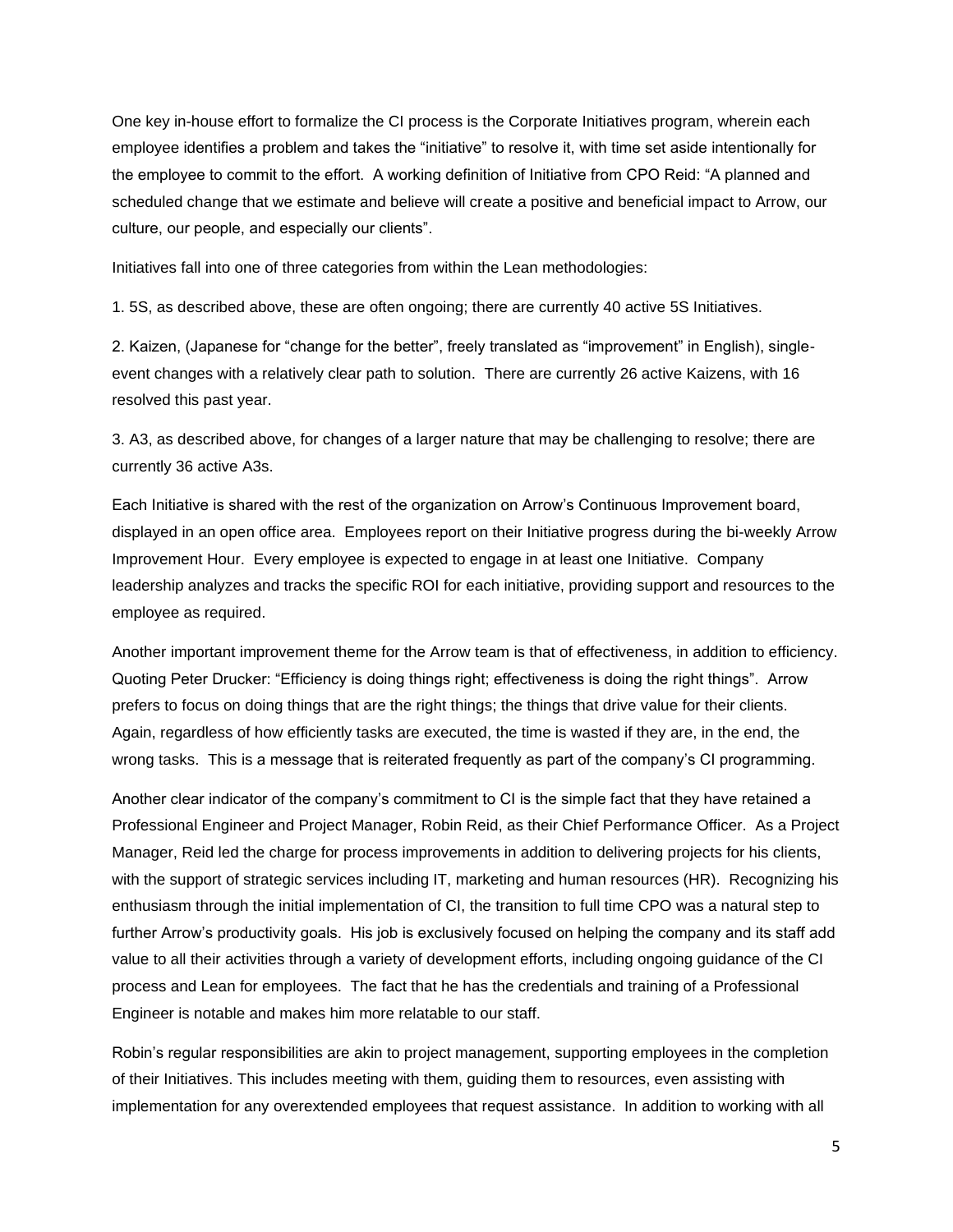staff to support their Initiatives, he attends meetings with senior management to ensure that the direction and energy for CI programming connects the hierarchies working at the top and the bottom of the org chart; he is the key link in the process. He also provides support and guidance to company leadership as they strategize and manage innovations in the ongoing CI process.

As noted above, for the past year, at bi-weekly intervals on Friday mornings, the company takes the time to gather as a collective and work through their Initiatives, highlight specific achievements and accomplishments of individuals or other noteworthy events. This is called the Arrow Improvement Hour (AIH), and it has become a fixture on the group's collective schedule for improvement work, problemsolving and time spent together as a team. Though it may seem to be a simple matter on the surface – getting together to talk – detaching all employees, many of them engineers, from their daily work is not a trivial matter. It is, however, another sign of the commitment that individuals, as well as company leadership, have taken to support the concrete realities of collective, continuous improvement for everybody on the Arrow team, as individuals and as a group. The AIH provides staff with a good opportunity to bounce ideas around to solve challenging matters in a structured setting.

A final, recent example of the company's formal commitment to CI comes in the form of the Arrow Customer Experience feedback link. ACE is a hyperlink embedded within the email signature file of every employee with the company. It enables the external message recipient (typically a client) to provide immediate feedback to the company. It is an attempt to open clearer, more immediate lines of communication among stakeholders, internal and external to the organization.

#### **Internal Investments Reap Long-Term ROI**

By minimizing waste, by solving process problems internally, and by improving the cost effectiveness of every hour that is billed to a client, as well as those hours that are not; the employees at Arrow are investing their time and intellectual capital in a system that works smarter, not just harder. It stands to reason that this investment will reap rewards both financially, with a greater ROI for Arrow and for its clients, and organizationally, with higher levels of satisfaction among employees, creating a more stable and sustainable organization. A more stable organization is a more consistently productive organization. Trust is increased at every level.

Staff retention is also improved through consistent application of CI. When the program started, head count was at 77, now it is at 96 as work has increased. Recruitment efforts, too, feature the CI / Lean process as an incentive for signing on with Arrow. Potential employees, as well as active staff, recognize the value of the Lean training and the company-wide engagement that such an approach entails. CI engagement, as manifest by participation in the ongoing Lean programs, is also an aspect of an employee's performance review. CI is literally built into the fabric of Arrow culture and performance, reflecting the confidence that management has in the business case for such improved internal practices.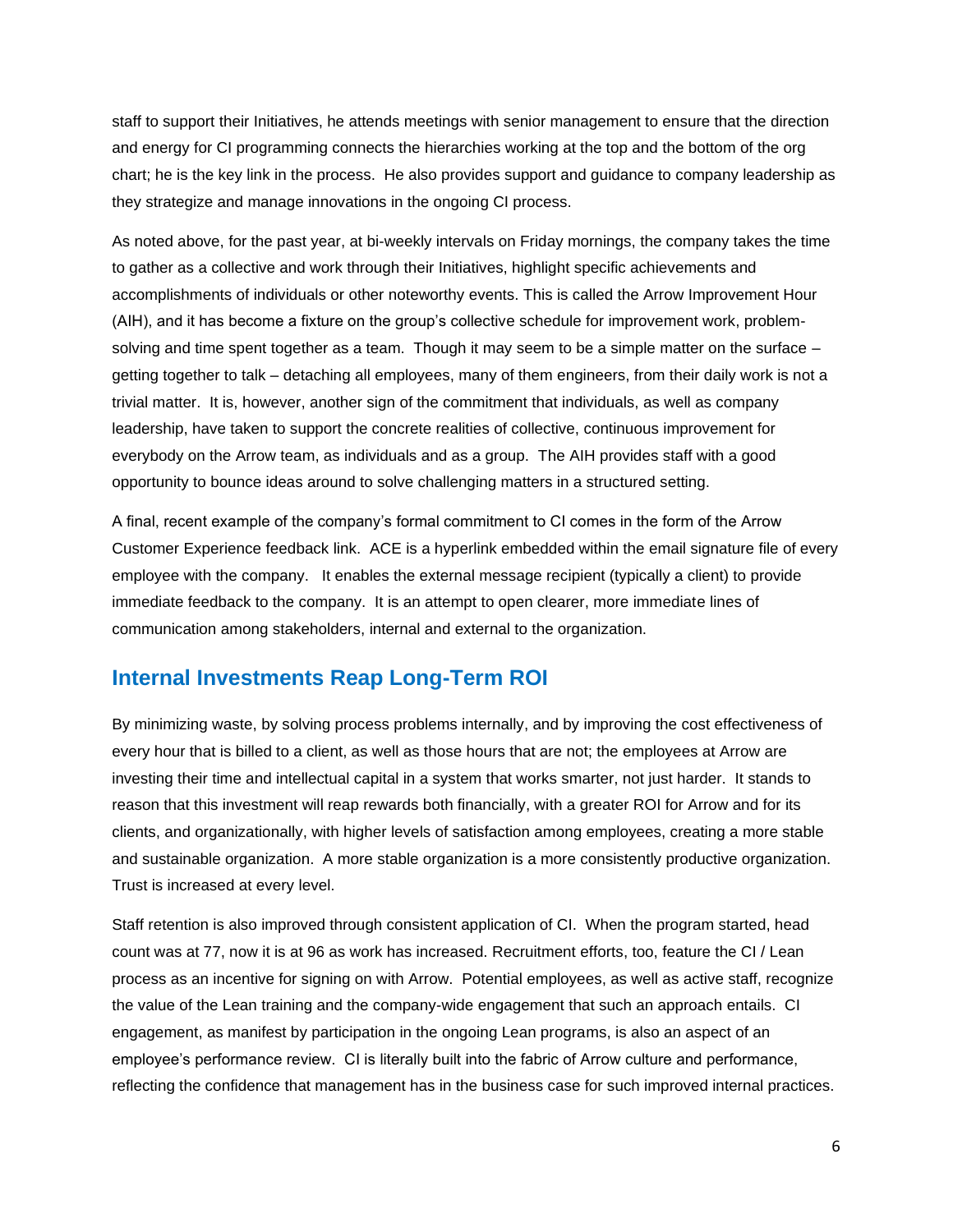Mr. Espiritu notes: "As we face more disruptions and distractions in our work and society, we can't solve these with technology or even processes. Our people is what will solve these. Those organizations that empower their people to be problem solvers and constant learners, will be the ones that will come ahead in any scenario or new approach." Developing a staff of trained problem solvers not only enhances an organizations problem-solving ability, it develops a problem-identification ability as well. Root-cause analysis and honest dialogue among stakeholders saves time and money by helping Arrow and its clients avoid and/or minimize problems from the outset.

These organizational efficiencies are not easy or inexpensive to realize. It is a case of modest pain and expense now, such as the costs of training 93 people in a classroom setting – not simply the cost of the classes, but the opportunity cost of that time away from the desk and the salaries that must be paid throughout the training. For example, classroom time alone for Yellow Belt achievers is 10 weeks of inclass training, research and practice – that is a real time commitment for 93 Yellow Belt employees.

For Green Belts, the classroom time is an additional 20-30 hours. Nonetheless, those investments are paying off as Arrow has increased market share through production efficiency; simply put - Arrow achieves more with less hours of effort.

#### **Internal Engagement For External Traction**

Arrow's engaged CI process is driven by both internal and external stakeholders, identifying and resolving problems on behalf of both parties. Using the Initiatives program as an example, problem-solving for a client or project identifies a pain point in the company itself. Each of the 96 current employees is involved in at least one Initiative that entails eliminating a pain point, with a total of 126 current Initiatives (active or planned). As those Initiatives are resolved, that learning remains within the Arrow organization. The internal and external are always connected. As Mr. Espiritu notes: "Root-cause analysis forces companies to unravel these complex and varied issues to discover the opportunities for sustained improvement that lasts beyond the current scope of the project."

What makes the CI approach at Arrow particularly effective, however, is that, by regularly attending to internal bottlenecks and frictions, the Arrow team receives constant practice and refinement of their problem resolution skills and is always prepared to dive in to help clients. They are problem-solving athletes, always in training. Finding solutions is not a rarefied exercise, it is the fabric of their daily lives.

Insofar as CI is a matter of course for the company, Arrow staff are not shy to discuss their approach with clientele. While they don't evangelize per se, their enthusiasm for their skill set and their pride in their process can lead to in-depth discussions and follow-up meetings with clients regarding "how we do it".

This works for Arrow, as they strive to drive positive change in the local industry by offering a positive and effective role model for problem solving, collaboration, and other kinds of stakeholder engagement. Internal abilities to identify potential problems that were previously unacknowledged or otherwise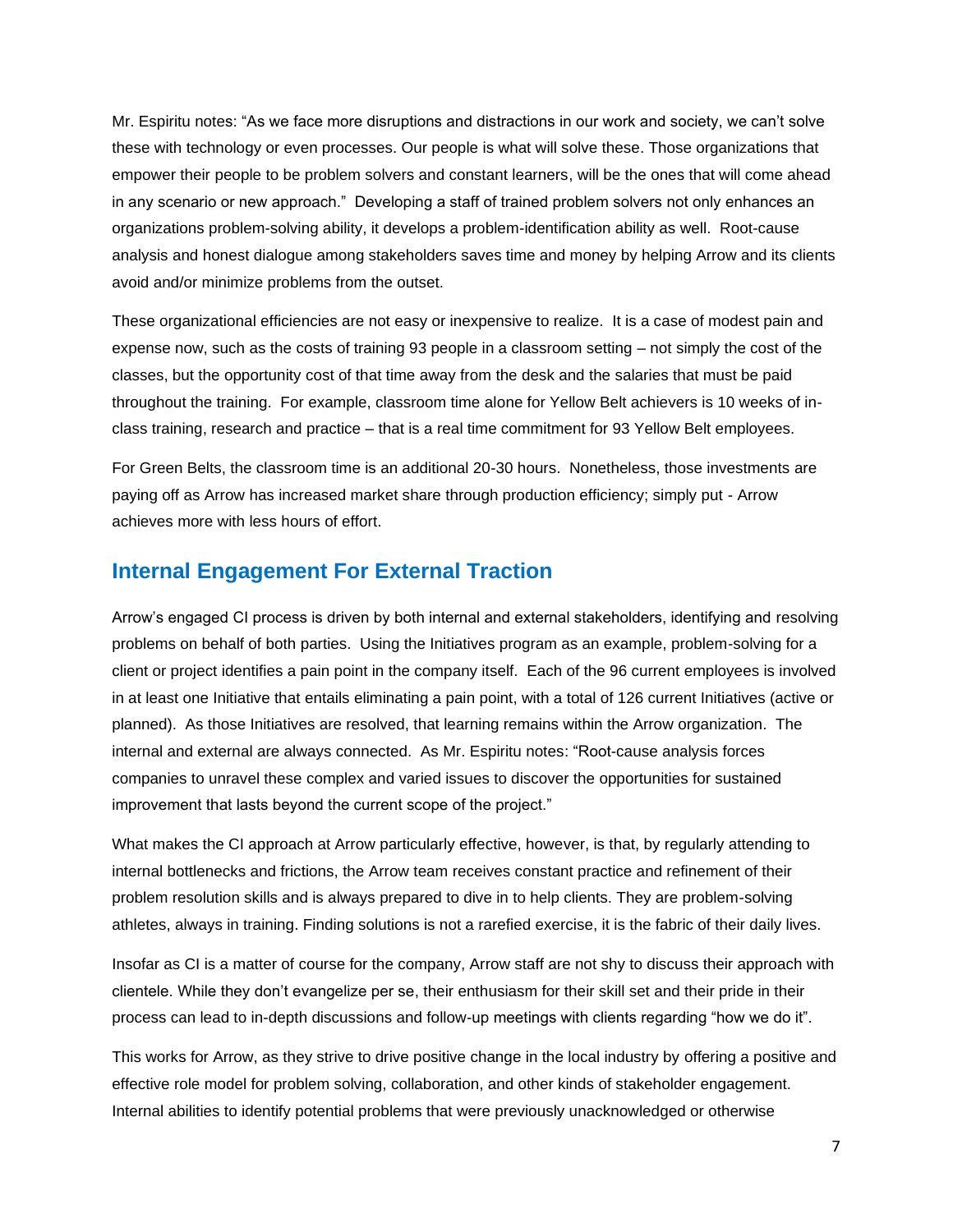unrealized, have emerged, reshaping their ability to problem-solve with and on behalf of clientele. This has resulted in the resolution of not only current project-related design issues, but residual and backlogged problems as well.

As CPO Reid notes: "At Arrow, we take on the challenge of this endless pursuit, looking to our clients to guide our steps. We actively solicit feedback, then capture and act on it. We process it in a way that creates and sustains real change in our organization, so that we can continue to have a positive impact, both in our client relationships and directly on their projects."

#### **Success Defined By Meeting New Challenges**

Arrow defines the success of this project by their increased ability to address new challenges on behalf of their clientele, as well as, within their own organization. CI is, by its very nature, an open-ended project with no ultimate resolution. With the identification and subsequent elimination of each pain point, or wasted motion, on the path towards cost-effectiveness, Arrow can celebrate an interim victory. Once the confetti has settled, the organization must internalize the learning inherent in the success and move to the next, as one success often leads directly to the next challenge.

Has the program been successfully implemented? – definitely. Internal to Arrow, the CI program has been exceptionally well implemented: 93 employees formally trained to various levels of Lean methodologies; over 25% of those moving into more advanced training; broad acceptance and participation in the Arrow Improvement Hour; overall engagement of company leadership as well as the rank and file in the Initiative program; ongoing development of new CI projects, such as the new feedback program (ACE). All the formal steps in support of the broad CI initiative are off to a great start.

Externally, Arrow's clients remain enthusiastic about the work we do on their behalf, and the resolution of their problems within budget and on time. It is a challenge to judge an internal program like this through direct metrics; clients tend to be unconcerned with internal processes, and every project is different which makes comparatives difficult. As noted above, if Arrow can lead by example and provide useful support to project stakeholders, that must be counted as a win for CI, as it informs all our actions.

Informally, the implementation appears solid and continues to generate internal momentum. The new culture of change has taught all the participants how to handle constructive feedback; at Arrow we consider feedback to be a gift. A basic tenet of Lean is respect for all people, hence personal development has been a key outcome of the project. Feedback is a focus on process improvement, though it is often a roundabout way of essentially working on personal development – helping the person learn and improve by focusing on making their process more effective. By keeping the intent of the program focused on both personal improvement and process improvement, CI elevates both.